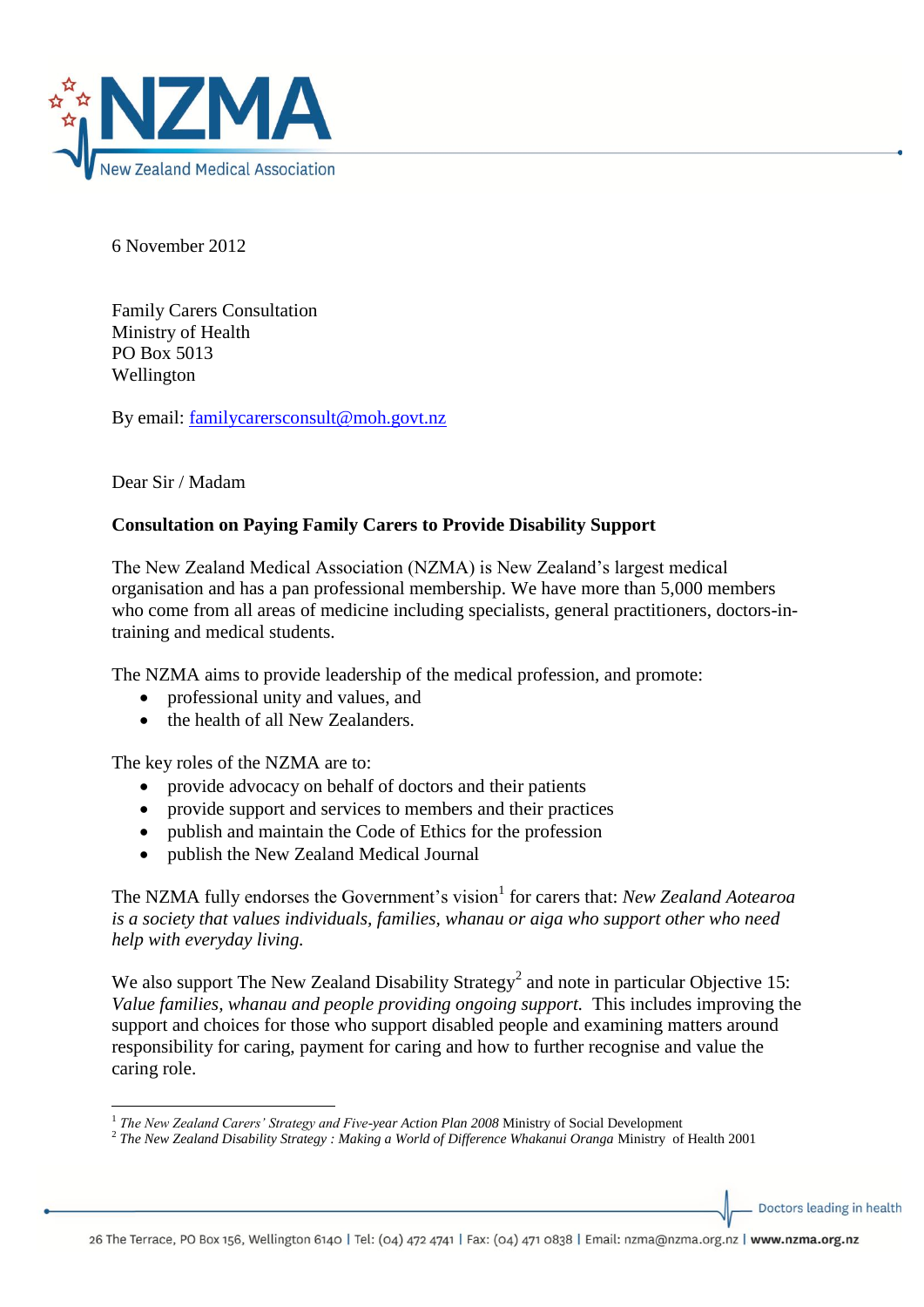However the current policy that disallows payment to family members for the provision of care that would otherwise need to be undertaken by a paid carer runs counter to the Government's vision for carers and the principles enshrined in the New Zealand Disability Strategy.

NZMA is therefore pleased that the Government has decided against appealing the Court of Appeal decision<sup>3</sup> in the family carers' case. The Appeal Court decision confirms the rulings of both the Human Rights Review Tribunal and the High Court that the current policy not to pay family members to care for disabled members of the family is discriminatory.

We are however concerned that the consultation document does not build on these core principles and the broader principles of social justice and equity and instead seeks to find avenues to limit eligibility and payment for family members providing care.

# *How can we ensure good outcomes for the disabled person and their family under a policy allowing family carers to be paid?*

The NZMA's view is that the answer to this question as the same as the answer to the question "how do you ensure good outcomes for the disabled person generally?" The same mechanisms to ensure quality of paid care should apply equally whether the carer is a family member or someone external to the family.

The question itself implies a concern that family members will be driven by pecuniary advantage to take on care responsibilities that they are either ill equipped or unmotivated to provide safely and in a competent manner. This ignores the fact that in most cases these family members are already carrying a significant proportion of the care burden for the disabled person.

There will always be a risk of poor care and even abuse and it should be acknowledged that such risks already exist in both home-based an institutional settings. To suggest however that there is a likelihood that such risks will increase because those already providing care are paid for that care is unsubstantiated and disrespectful to the families involved.

# *Should eligibility for payment be targeted?*

Eligibility should be exclusively based on the needs of the disabled person. If the disabled person can be cared for safely at home, hours of care and intensity of care become the determining factors. Assessing the required level of care, regardless of who provides that care, is consistent with the two step NASC system currently operating: Needs Assessment followed by Service Coordination.

If targeting is considered then it must be targeting in relationship to the provision of paid care regardless of who the carer is. If eligibility is limited because the carer is a relative then the Ministry continues to discriminate on the basis of family status.

1

<sup>&</sup>lt;sup>3</sup> Ministry of Health v Atkinson [2012] NCA 184 (14 May 2012)